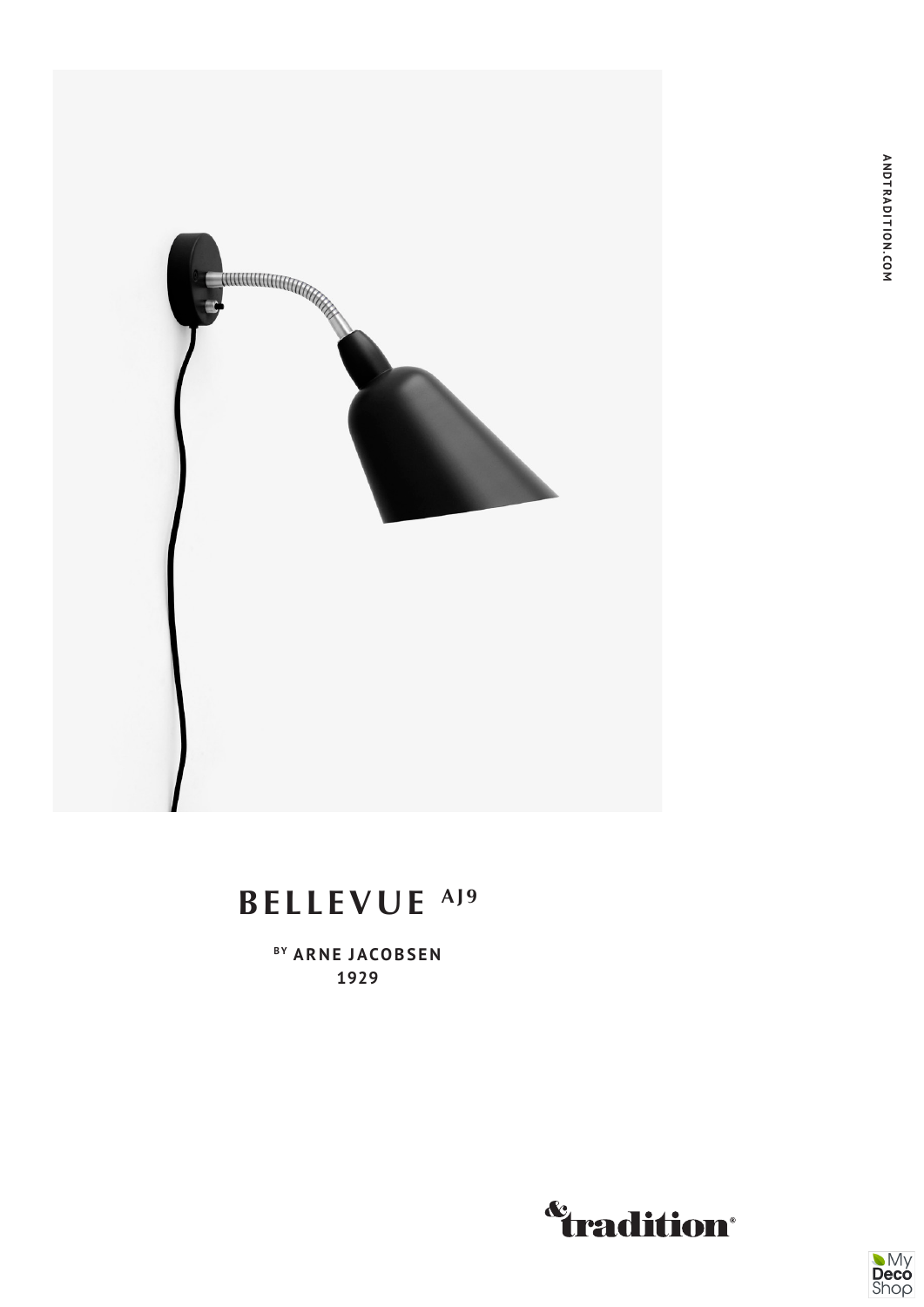



Base: Ø: 8.5cm / 3.3i Base: Ø: 8.5cm / 3.3in

Lamp D: 28cm / 11in

## **BELLEVUE AJ9**

**BY ARNE JACOBSEN 1929**

**With Bellevue, Danish architect and designer Arne Jacobsen embodies the minimalism of the Modernist Movement with the functionalism of Bauhaus. Viewed as the driving force behind Danish Modernism, Jacobsen's preference for graceful lines and simple, organic forms are readily recognisable in the Bellevue lamp.** 

**The re-launch of this iconic lamp involves a return to the original Bellevue shape in four styles: the floor lamp, desk lamp, wall lamp and a plug-in version. To enhance their appeal in a contemporary setting are new colours and a mix of materials.**

**Key to Bellevue is the 45-degree cut shade, enabling the lamp to direct the light without excessive glare. The shape of the shade echoes the design of his beloved Bellevue Petrol Station and continued to appear as a signature design element in Jacobsen's subsequent designs. The slender swan-neck allows the lamp to bend in any direction to optimise its use for a home office, to illuminate a corner or as a reading lamp.**

| Category                                  | Wall lamp                                                                                                                  |
|-------------------------------------------|----------------------------------------------------------------------------------------------------------------------------|
| <b>Production process</b>                 | The shade is spun into its distinct shape from<br>a single piece of metal.                                                 |
| <b>Environment</b>                        | Indoor                                                                                                                     |
| <b>Materials</b>                          | Satin polished and lacquered metal, cast iron base,<br>2 meter fabric cord, on-off switch on wall mount base               |
| Dimensions (cm/in)                        | Base: Ø: 8.5cm/3.3in<br>Lamp: D: 28cm/11.in, W: 16.5cm/6.5in, H: 30cm/11.8in                                               |
| Weight (kg)                               | 1.39 kg                                                                                                                    |
| <b>Colours</b>                            | Brass, Ivory white & brass, Black & brass,<br>Grey beige & brass, Black & steel                                            |
| Voltage (V)                               | 220-240V - 50Hz                                                                                                            |
| Light source &<br>energi effeciency class | E14 Max 40 Watt.<br>The luminaire is compatible with bulbs of the energy<br>$r$ lasses: $A++ - F$<br>Bulb is not included. |
| <b>Certifications</b>                     | CE, IP20, Class II                                                                                                         |
| Canopy                                    | Included                                                                                                                   |
| Cord lenght (cm/in)                       | 200cm/78.7in                                                                                                               |
| <b>Cleaning instructions</b>              | Clean with soft dry cloth. Always switch off the<br>electricity supply before cleaning.                                    |
| Package dimensions (cm/in)                | H: 20.5cm/8.1in, W: 53.0cm/20.9in, D: 23.5cm/9.25in                                                                        |